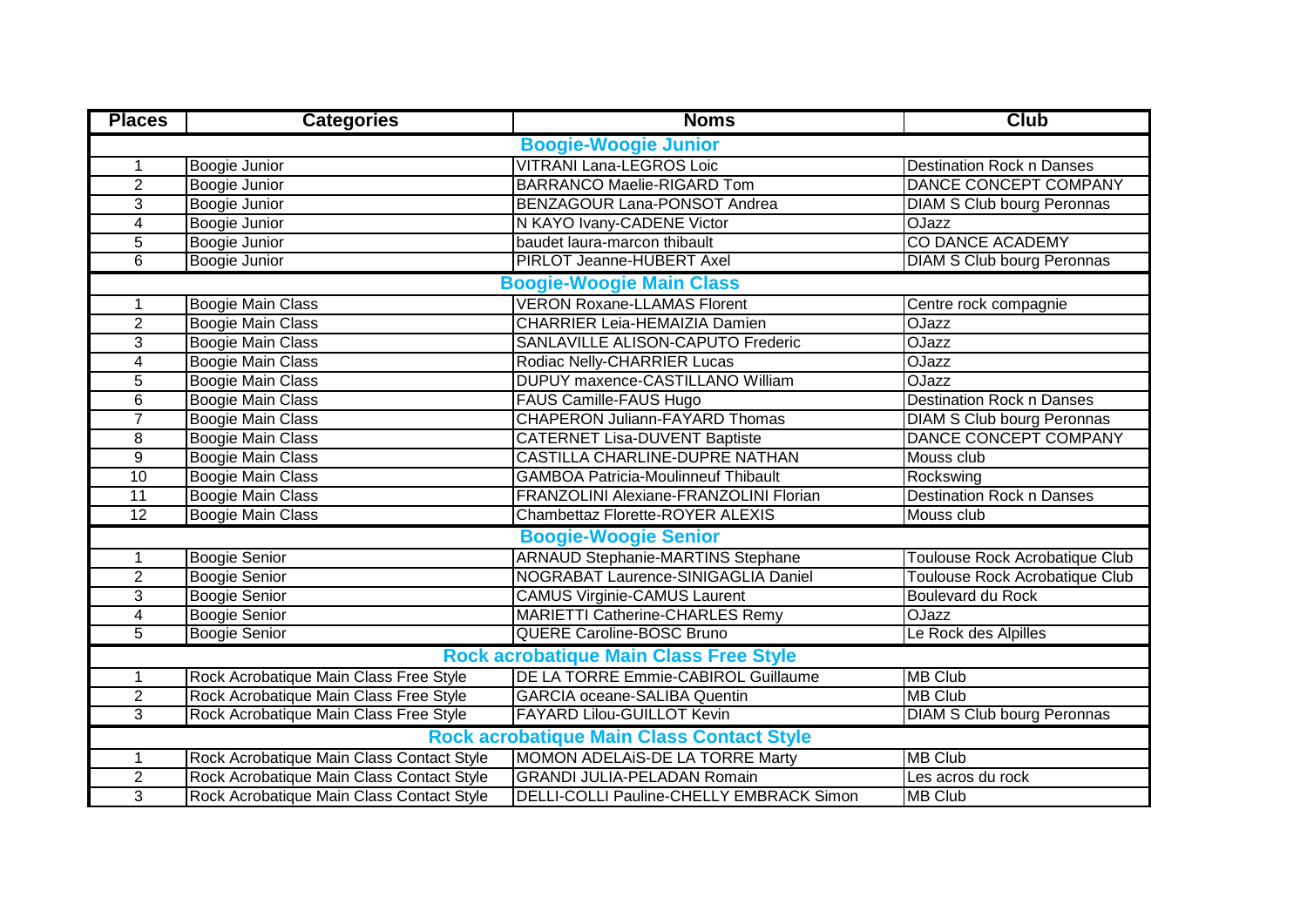| $\overline{4}$                    | Rock Acrobatique Main Class Contact Style | <b>VUILLEMIN Emma-LAROYENNE KELIAN</b>   | All dances - MJC Hadol-Dounoux    |  |  |
|-----------------------------------|-------------------------------------------|------------------------------------------|-----------------------------------|--|--|
| $\overline{5}$                    | Rock Acrobatique Main Class Contact Style | <b>CAYUELA Lalie-MARTIN Alexandre</b>    | Les acros du rock                 |  |  |
| $\overline{6}$                    | Rock Acrobatique Main Class Contact Style | RAVEL CHAPUIS LANA-BESSONNAT VALENTIN    | <b>TEAM ARNAUD DANSE SHOW</b>     |  |  |
| $\overline{7}$                    | Rock Acrobatique Main Class Contact Style | PEREZ MAEVA-NEIVA Quentin                | Rocking club Bellegarde           |  |  |
| 8                                 | Rock Acrobatique Main Class Contact Style | <b>ADAM Clemence-MATHIEU Lucas</b>       | All dances - MJC Hadol-Dounoux    |  |  |
| $\overline{9}$                    | Rock Acrobatique Main Class Contact Style | <b>GRANGE Ophelie-AMERIO ALEXIS</b>      | N Dances                          |  |  |
|                                   |                                           | <b>Rock acrobatique Dance Show</b>       |                                   |  |  |
| 1                                 | Rock Acrobatique Dance Show               | <b>ANDRIEUX AGATHE-GIRARDIER Vincent</b> | Rillieux danse club               |  |  |
| $\overline{2}$                    | Rock Acrobatique Dance Show               | <b>MARTIN Solene-GIRAUD LILIAN</b>       | Rock dance attitude               |  |  |
| $\overline{3}$                    | Rock Acrobatique Dance Show               | MAITRET Cloe-LACROIX Tanguy              | <b>DIAM S Club bourg Peronnas</b> |  |  |
| $\overline{4}$                    | Rock Acrobatique Dance Show               | DIEUDONNE JEANNE-MAGRON ROMAIN           | All dances - MJC Hadol-Dounoux    |  |  |
| $\overline{5}$                    | Rock Acrobatique Dance Show               | CASTILLA CHARLINE-DUPRE NATHAN           | Mouss club                        |  |  |
| $\overline{6}$                    | Rock Acrobatique Dance Show               | NAVARRO Alicia-RUIZ Hugo                 | <b>MB Club</b>                    |  |  |
| $\overline{7}$                    | Rock Acrobatique Dance Show               | <b>GAILLARD Solene-CIUFFA ronan</b>      | N Dances                          |  |  |
|                                   |                                           | <b>Rock sauté Junior</b>                 |                                   |  |  |
| 1                                 | Rock Saute Junior                         | <b>ISPIZUA LENA-RABOT Mathys</b>         | Sorgues rock and swing            |  |  |
| $\overline{2}$                    | Rock Saute Junior                         | Fernandes Mae-Lille-palette Raphael      | <b>Move Dance</b>                 |  |  |
| $\overline{3}$                    | Rock Saute Junior                         | <b>AGRAIN lea-Constant Raphael</b>       | Rock n roll family                |  |  |
| $\overline{\mathbf{4}}$           | Rock Saute Junior                         | Saes Giuliana-Saes Esteban               | Sorgues rock and swing            |  |  |
| $\overline{5}$                    | Rock Saute Junior                         | BENZAGOUR Lana-HUBERT Axel               | <b>DIAM S Club bourg Peronnas</b> |  |  |
| $\overline{6}$                    | Rock Saute Junior                         | FUENTES MANON-FUENTES MANUEL             | Les acros du rock                 |  |  |
|                                   |                                           | <b>Rock sauté Juvenile</b>               |                                   |  |  |
| 1                                 | Rock Saute Juvenile                       | <b>GEOFFRAY JENNYLINE-FROTTE TITOUAN</b> | Move Dance                        |  |  |
| $\overline{2}$                    | Rock Saute Juvenile                       | PASSOS EMY-MICIELI MATTEO                | Mouss club                        |  |  |
| $\overline{3}$                    | Rock Saute Juvenile                       | GUILLAUDEUX JULIA-BELHADJ CHAREF LEE ROY | Mouss club                        |  |  |
| $\overline{4}$                    | Rock Saute Juvenile                       | MURZILLI MANON-GRANDI GUILLAUME          | Sorgues rock and swing            |  |  |
| 5                                 | Rock Saute Juvenile                       | PERDRIX LAURA-GATELET LORIS              | Move Dance                        |  |  |
| 6                                 | Rock Saute Juvenile                       | JEAN LISA-PEOTTA NATHAN                  | Move Dance                        |  |  |
| $\overline{7}$                    | Rock Saute Juvenile                       | POZET MANON-POUILLE DORIAN               | Move Dance                        |  |  |
| <b>Rock sauté Children</b>        |                                           |                                          |                                   |  |  |
| $\mathbf{1}$                      | Rock Saute Children                       | BAYERE TESS-ASCHIERIS EVAN               | Move Dance                        |  |  |
| $\overline{2}$                    | Rock Saute Children                       | LALANDE LOU-ANN-CLERTON ALEXIS           | Move Dance                        |  |  |
| 3                                 | Rock Saute Children                       | BENICHOU ELSA-GEOFFRAY JULIAN            | Move Dance                        |  |  |
| <b>Formation rock acro quatro</b> |                                           |                                          |                                   |  |  |
| 1                                 | Formation Rock Acro Quatro                | <b>RED HELL</b>                          | Les acros du rock                 |  |  |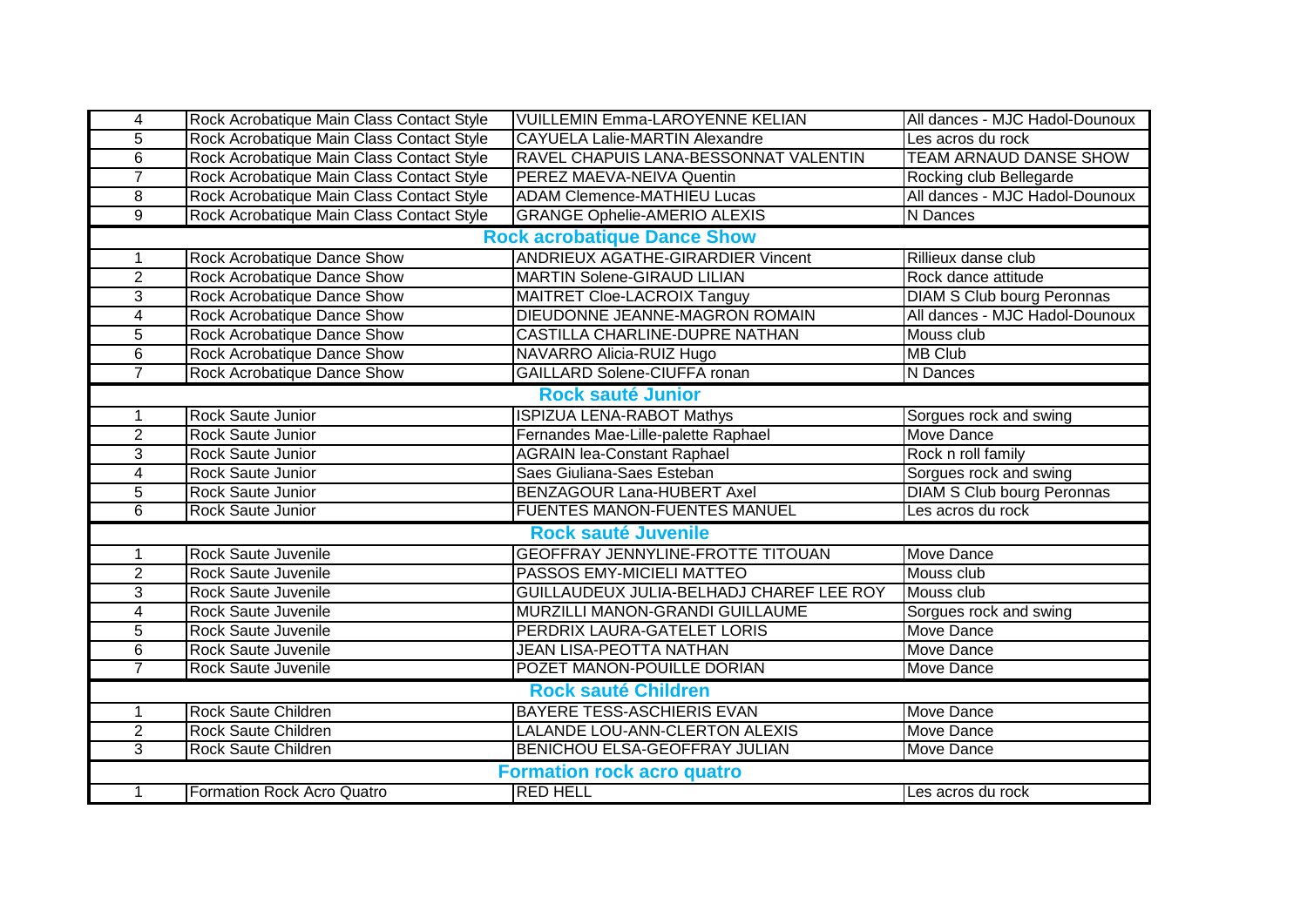| <b>Formation rock girls</b> |                                |                                          |                                   |  |
|-----------------------------|--------------------------------|------------------------------------------|-----------------------------------|--|
| 1                           | <b>Formation Rock Girls</b>    | <b>GIRLS BOMBE</b>                       | Move Dance                        |  |
| $\overline{2}$              | <b>Formation Rock Girls</b>    | <b>BABY DOLLS</b>                        | Rockabenett                       |  |
| 3                           | <b>Formation Rock Girls</b>    | <b>RUBYS</b>                             | <b>DIAM S Club bourg Peronnas</b> |  |
| 4                           | <b>Formation Rock Girls</b>    | <b>Shooting Stars</b>                    | Le Rock des Alpilles              |  |
|                             |                                | <b>Formation rock Junior</b>             |                                   |  |
| 1                           | <b>Formation Rock Junior</b>   | <b>S FIGHTERS</b>                        | <b>Move Dance</b>                 |  |
| $\overline{2}$              | <b>Formation Rock Junior</b>   | <b>EMERAUDE</b>                          | <b>DIAM S Club bourg Peronnas</b> |  |
|                             |                                | <b>Formation rock Ladies</b>             |                                   |  |
| 1                           | <b>Formation Rock Ladies</b>   | <b>CRAZY DOLLS</b>                       | Rockabenett                       |  |
| $\overline{2}$              | <b>Formation Rock Ladies</b>   | <b>DIAMONDS</b>                          | <b>DIAM S Club bourg Peronnas</b> |  |
| 3                           | <b>Formation Rock Ladies</b>   | <b>LADIES BOMBE</b>                      | Move Dance                        |  |
| 4                           | <b>Formation Rock Ladies</b>   | <b>Ladies Strass</b>                     | Rocking club Bellegarde           |  |
| 5                           | <b>Formation Rock Ladies</b>   | <b>MB LADIES</b>                         | <b>MB Club</b>                    |  |
| 6                           | <b>Formation Rock Ladies</b>   | <b>WILDCATS</b>                          | All dances - MJC Hadol-Dounoux    |  |
| $\overline{7}$              | <b>Formation Rock Ladies</b>   | <b>TADS LADIES</b>                       | <b>TEAM ARNAUD DANSE SHOW</b>     |  |
|                             |                                | <b>Rock Adulte Senior</b>                |                                   |  |
| 1                           | Rock Adulte Senior             | <b>DELANOS NATHALIE-CAUBET christine</b> | Centre rock compagnie             |  |
| $\overline{2}$              | <b>Rock Adulte Senior</b>      | Bommenel Sylvie-Andreo Herve             | Sorgues rock and swing            |  |
|                             |                                | <b>Rock Enfant avancé</b>                |                                   |  |
| 1                           | <b>Rock Enfant Avance</b>      | rainaud leana-RAINAUD emy                | Virginie tempo danse              |  |
| $\overline{2}$              | <b>Rock Enfant Avance</b>      | MARTIN ANAIS-BERGER-JAUBERT PERLE        | Guyl dance                        |  |
| $\overline{3}$              | <b>Rock Enfant Avance</b>      | <b>COLUCCI Lina-RAMALHO Loris</b>        | <b>Caparock Danses</b>            |  |
|                             |                                | Rock sauté Adulte fille avancé           |                                   |  |
| 1                           | Rock Saute Adulte Fille Avance | MELINON Marjolaine-RIGAUD Alicia         | Move Dance                        |  |
| $\overline{2}$              | Rock Saute Adulte Fille Avance | PERBET Anais-HAMOUDI LOUNA               | Mouss club                        |  |
| 3                           | Rock Saute Adulte Fille Avance | PELLEGRINO Laurie-BRUEL MANON            | N Dances                          |  |
| 4                           | Rock Saute Adulte Fille Avance | MARUZEWSKI CANDICE-GEVAUDAN KLARA        | Move Dance                        |  |
| 5                           | Rock Saute Adulte Fille Avance | JOLIVET Emma-JOLIVET AUDREY              | Move Dance                        |  |
| 6                           | Rock Saute Adulte Fille Avance | QUILGARS Celeste-SERVILLAT Lou           | Move Dance                        |  |
| $\overline{7}$              | Rock Saute Adulte Fille Avance | DIEUDONNE LOUISE-JEANDIN MARIE           | All dances - MJC Hadol-Dounoux    |  |
| 8                           | Rock Saute Adulte Fille Avance | REYNAUD Marine-PIERRE MANON              | Les acros du rock                 |  |
| $\overline{9}$              | Rock Saute Adulte Fille Avance | <b>BARON ILONA-MARCHON LOLA</b>          | Rocking club Bellegarde           |  |
| $\overline{10}$             | Rock Saute Adulte Fille Avance | Chardes Camille-TOUBAS marylou           | Rock n roll family                |  |
| $\overline{11}$             | Rock Saute Adulte Fille Avance | PEOTTA CLEA-CHARROUD ALICIA              | Move Dance                        |  |